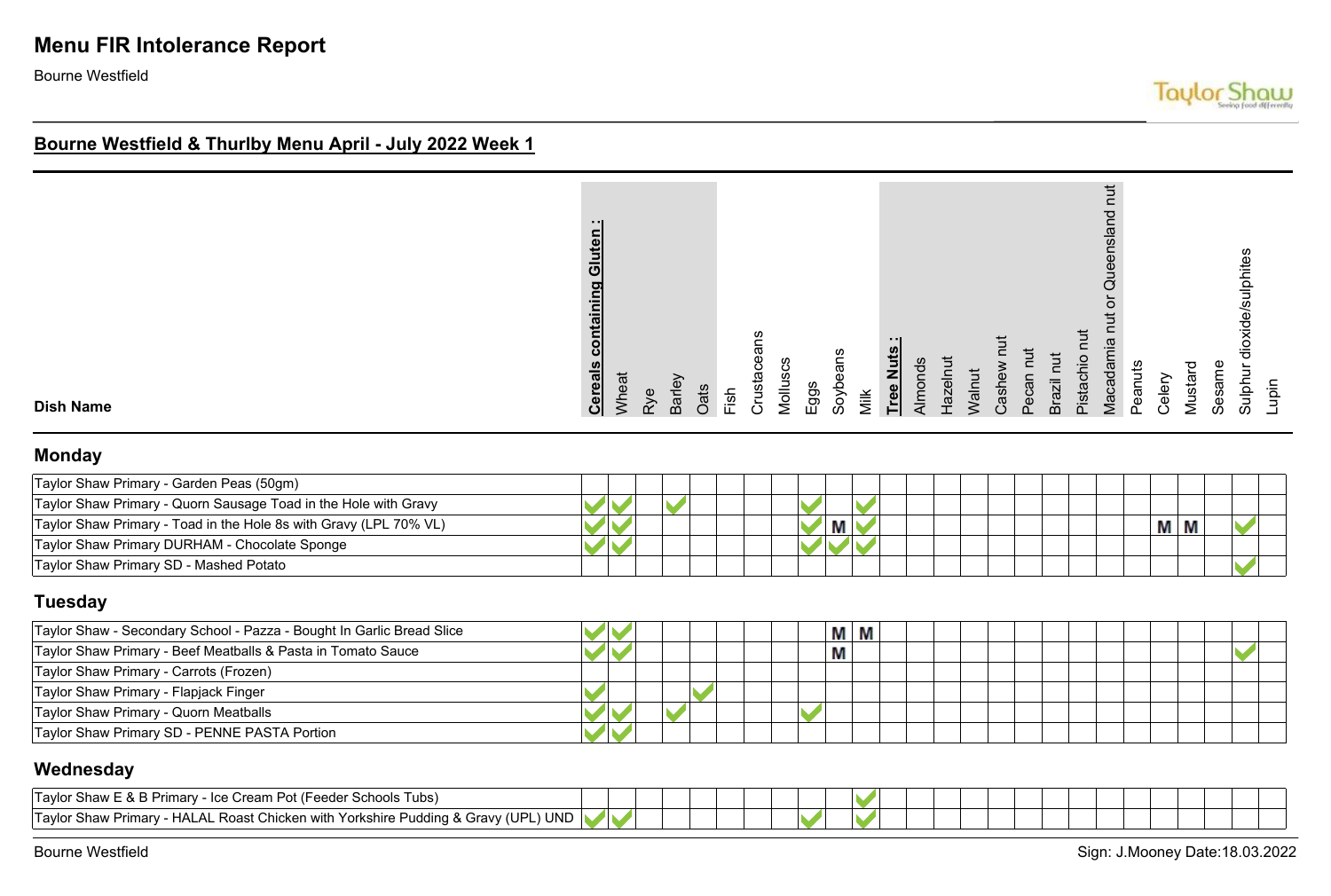| <b>Cereals containing Gluten:</b> | Wheat | Barley | Fish | Crustaceans | Molluscs | Eggs | Soybeans |      |           | Walnut  | Cashew nut | Pecan nut | Brazil nut | Pistachio nut |                                 | Celery  | Mustard |        | Lupin                     |
|-----------------------------------|-------|--------|------|-------------|----------|------|----------|------|-----------|---------|------------|-----------|------------|---------------|---------------------------------|---------|---------|--------|---------------------------|
|                                   |       |        |      |             |          |      |          |      |           |         |            |           |            |               |                                 |         |         |        |                           |
|                                   |       |        |      |             |          |      |          |      |           |         |            |           |            |               |                                 |         |         |        |                           |
|                                   |       |        |      |             |          |      |          |      |           |         |            |           |            |               |                                 |         |         |        |                           |
|                                   |       |        |      |             |          |      |          |      |           |         |            |           |            |               |                                 |         |         |        |                           |
|                                   |       |        |      |             |          |      |          |      |           |         |            |           |            |               |                                 |         |         |        |                           |
|                                   |       |        |      |             |          |      |          |      |           |         |            |           |            |               |                                 |         |         |        |                           |
|                                   |       |        |      |             |          |      |          |      |           |         |            |           |            |               |                                 |         |         |        |                           |
|                                   |       |        |      |             |          |      |          |      |           |         |            |           |            |               |                                 |         |         |        |                           |
|                                   |       |        |      |             |          |      |          |      |           |         |            |           |            |               |                                 |         |         |        |                           |
|                                   |       |        |      |             |          |      |          |      |           |         |            |           |            |               |                                 |         |         |        |                           |
|                                   |       | Rye    | Oats |             |          |      |          | Milk | Tree Nuts | Almonds | Hazelnut   |           |            |               | Macadamia nut or Queensland nut | Peanuts |         | Sesame | Sulphur dioxide/sulphites |

#### **Friday**

| Taylor Shaw Primary - Chinese Vegetable Curry Knorr                        | ш |  |  |  | М | M |  |  |  | M M |  |  |
|----------------------------------------------------------------------------|---|--|--|--|---|---|--|--|--|-----|--|--|
| Taylor Shaw Primary - Ginger Shortbread                                    |   |  |  |  |   |   |  |  |  |     |  |  |
| Taylor Shaw Primary - White Rice (Norfolk Park)                            |   |  |  |  |   |   |  |  |  |     |  |  |
| Taylor Shaw Primary SD - Creamy Chicken Korma Curry NO BUTTERNUT SQUASH BF | М |  |  |  |   |   |  |  |  |     |  |  |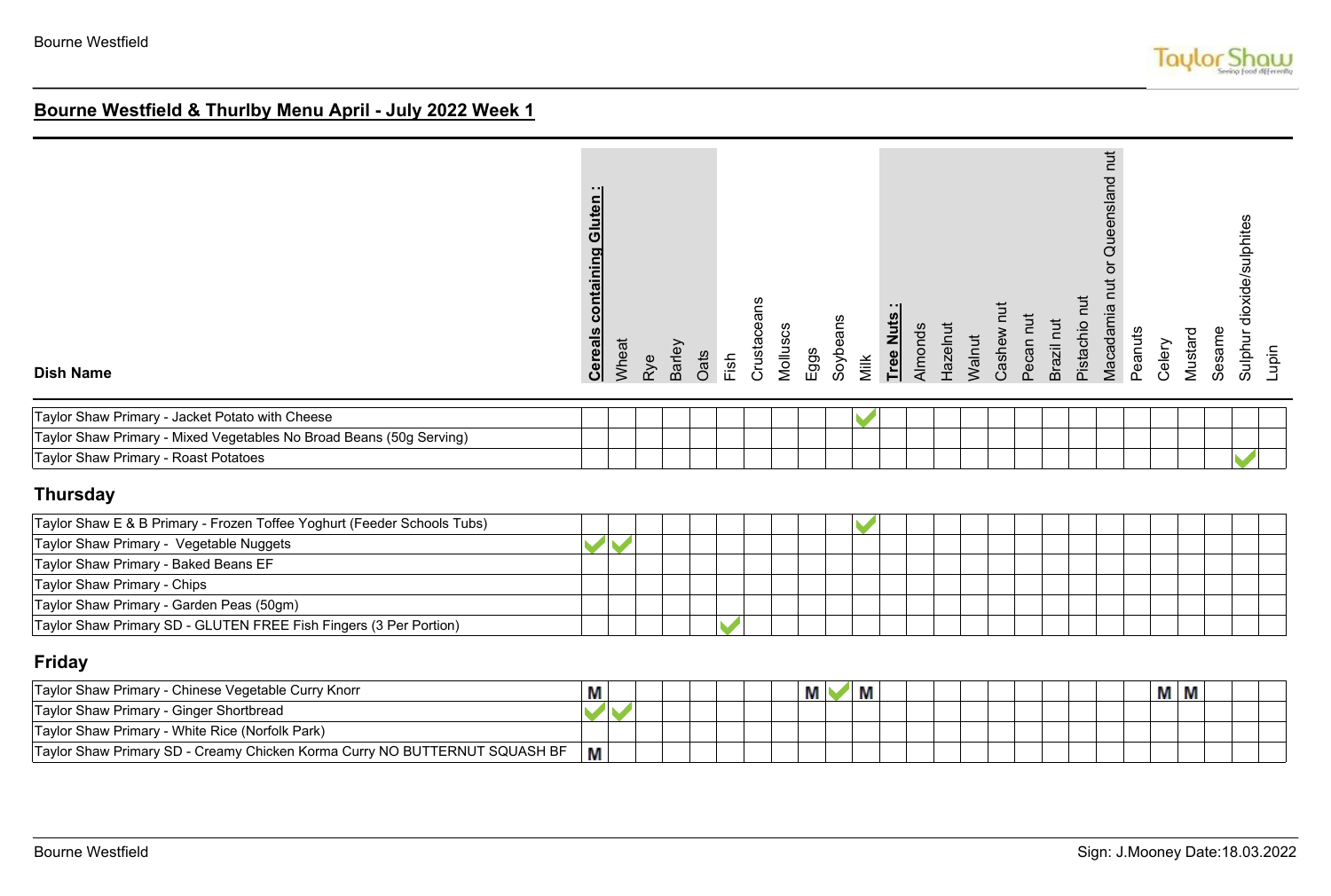| <b>Dish Name</b><br><b>Monday</b><br>Taylor Shaw - Secondary - Pepperoni Pizza Slice |                                                           | Barley<br>Rye | Oats<br>Fish |              | Mollus  | Eggs | Soyb<br>Milk | <b>Tree</b> | Almon | $rac{1}{2}$ |               |        | Pecar | Brazil | pista |                                               |         | Celery |             |       |                                  | Lupin |
|--------------------------------------------------------------------------------------|-----------------------------------------------------------|---------------|--------------|--------------|---------|------|--------------|-------------|-------|-------------|---------------|--------|-------|--------|-------|-----------------------------------------------|---------|--------|-------------|-------|----------------------------------|-------|
|                                                                                      | . .<br>⊂<br>O,<br><u>ក្នុង</u><br><b>Cereals</b><br>Wheat |               |              | ns<br>Crusta | c<br>S. |      | ans          | Ĕ           |       |             | <b>Nalnut</b> | Casher |       |        |       | $\overline{5}$<br>Queenslan<br>ഇ<br>Vlacadarr | Peanuts |        | ᅙ<br>Mustar | Sesam | ulphites<br>dioxide/su<br>Sulphu |       |

|  |  |  |  | М |  |  |  |  |  |  |
|--|--|--|--|---|--|--|--|--|--|--|
|  |  |  |  |   |  |  |  |  |  |  |
|  |  |  |  |   |  |  |  |  |  |  |
|  |  |  |  |   |  |  |  |  |  |  |

### **Tuesday**

| Taylor Shaw - Secondary School - Pazza - Bought In Garlic Bread Slice                 |  |  |   | M M |  |  |  |  |  |
|---------------------------------------------------------------------------------------|--|--|---|-----|--|--|--|--|--|
| Taylor Shaw Primary - Raspberry Ripple Arctic Roll                                    |  |  |   |     |  |  |  |  |  |
| Taylor Shaw Primary - Broccoli (Frozen)                                               |  |  |   |     |  |  |  |  |  |
| Taylor Shaw Primary - Halal Beef Lasagne (LPL) Using 85% VL Mince                     |  |  | M |     |  |  |  |  |  |
| Taylor Shaw Primary SD - Vegetable Lasagne Fresh T Sauce (Non Dairy Protein) Org Milk |  |  | M |     |  |  |  |  |  |

## **Wednesday**

| Taylor Shaw - Bespoke - Peterborough Schools - Cheese Parcel              |  |  |  |  |  |  |  |  |  |  |  |  |
|---------------------------------------------------------------------------|--|--|--|--|--|--|--|--|--|--|--|--|
| Taylor Shaw Primary - HALAL Roast Turkey with Yorkshire Pudding and Gravy |  |  |  |  |  |  |  |  |  |  |  |  |
| Taylor Shaw Primary - Jelly and Mandarins                                 |  |  |  |  |  |  |  |  |  |  |  |  |
| Taylor Shaw Primary - Mixed Vegetables No Broad Beans (50g Serving)       |  |  |  |  |  |  |  |  |  |  |  |  |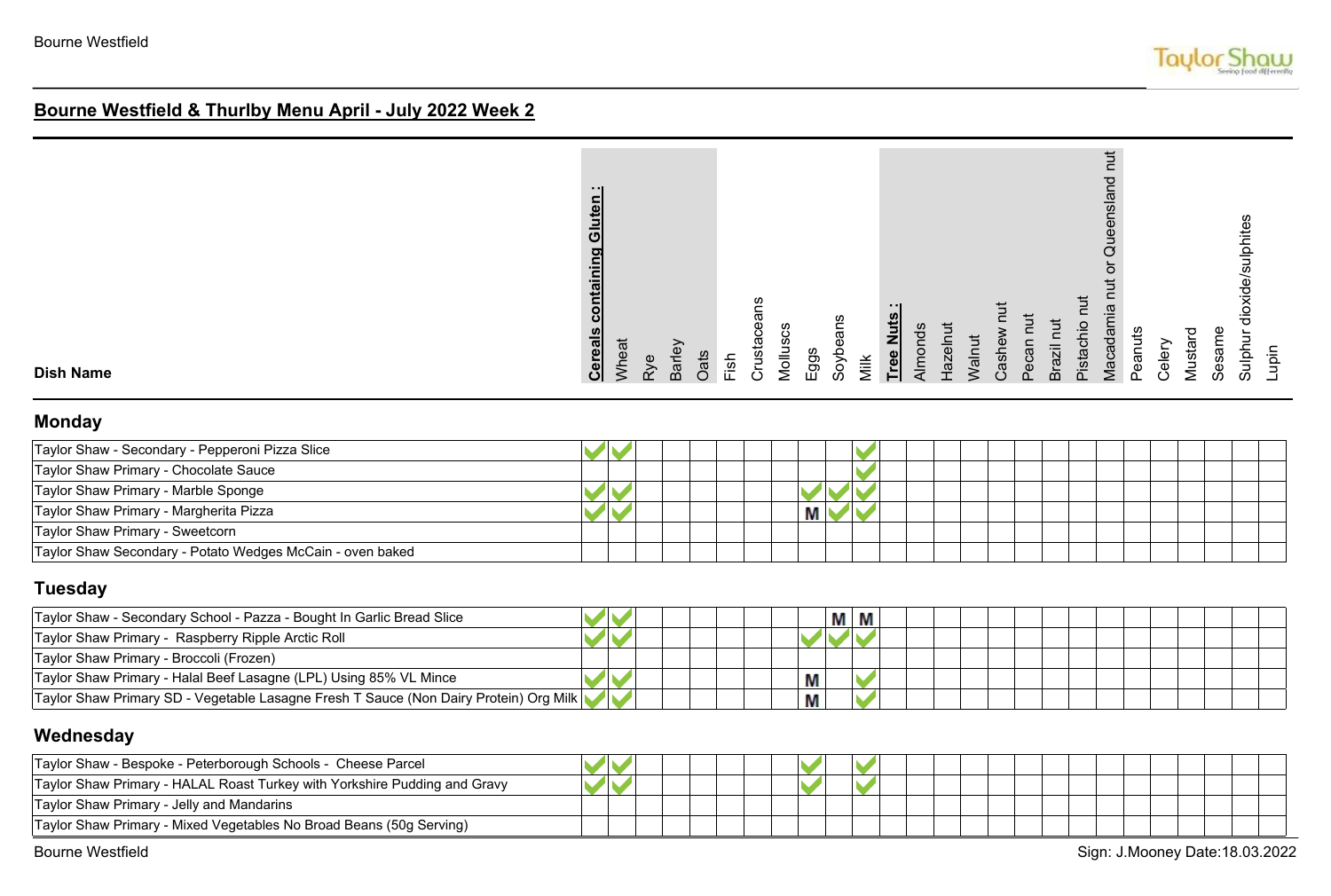| <b>Dish Name</b>                                                            | <b>Cereals containing Gluten:</b> | Wheat | Rye | Barley | Oats | Fish | Crustaceans | Molluscs | Eggs                 | Soybeans | Milk | Tree Nuts | Almonds | Hazelnut | Walnut | Cashew nut | Pecan nut | Brazil nut | Pistachio nut | Macadamia nut or Queensland nut | Peanuts | Celery | Mustard | dioxide/sulphites<br>Sesame<br>Sulphur | Lupin |
|-----------------------------------------------------------------------------|-----------------------------------|-------|-----|--------|------|------|-------------|----------|----------------------|----------|------|-----------|---------|----------|--------|------------|-----------|------------|---------------|---------------------------------|---------|--------|---------|----------------------------------------|-------|
| Taylor Shaw Primary - Roast Potatoes                                        |                                   |       |     |        |      |      |             |          |                      |          |      |           |         |          |        |            |           |            |               |                                 |         |        |         |                                        |       |
| <b>Thursday</b>                                                             |                                   |       |     |        |      |      |             |          |                      |          |      |           |         |          |        |            |           |            |               |                                 |         |        |         |                                        |       |
| Taylor Shaw Primary - Baked Beans EF                                        |                                   |       |     |        |      |      |             |          |                      |          |      |           |         |          |        |            |           |            |               |                                 |         |        |         |                                        |       |
| Taylor Shaw Primary - Chips                                                 |                                   |       |     |        |      |      |             |          |                      |          |      |           |         |          |        |            |           |            |               |                                 |         |        |         |                                        |       |
| Taylor Shaw Primary - Chocolate Crunch No Baking Powder                     |                                   |       |     |        |      |      |             |          |                      |          |      |           |         |          |        |            |           |            |               |                                 |         |        |         |                                        |       |
| Taylor Shaw Primary - Fish Burger in a Bun                                  |                                   |       |     |        |      |      |             |          |                      |          |      |           |         |          |        |            |           |            |               |                                 |         |        |         | М                                      |       |
| Taylor Shaw Primary D - Quorn Hot Dog in a Bun                              |                                   |       |     |        |      |      |             |          | $\blacktriangledown$ | М        |      |           |         |          |        |            |           |            |               |                                 |         |        |         |                                        |       |
| Friday                                                                      |                                   |       |     |        |      |      |             |          |                      |          |      |           |         |          |        |            |           |            |               |                                 |         |        |         |                                        |       |
| Taylor Shaw Primary - Chicken & Sweetcorn Meatballs with Arrabiata Sauce WW |                                   |       |     |        |      |      |             |          |                      |          |      |           |         |          |        |            |           |            |               |                                 |         |        |         |                                        |       |

| Travior Straw Primary - Chicken & Sweetcorn Meatoalis with Afrabiata Sauce VVVV |  |  |  |  |  |  |  |  |  |  |  |
|---------------------------------------------------------------------------------|--|--|--|--|--|--|--|--|--|--|--|
| Taylor Shaw Primary - Garden Peas (50gm)                                        |  |  |  |  |  |  |  |  |  |  |  |
| Taylor Shaw Primary - Organic Cheesy Tomato & Basil Pasta                       |  |  |  |  |  |  |  |  |  |  |  |
| Taylor Shaw Primary - Organic Pasta Penne                                       |  |  |  |  |  |  |  |  |  |  |  |
| Taylor Shaw Primary - Watermelon & Pineapple Slices                             |  |  |  |  |  |  |  |  |  |  |  |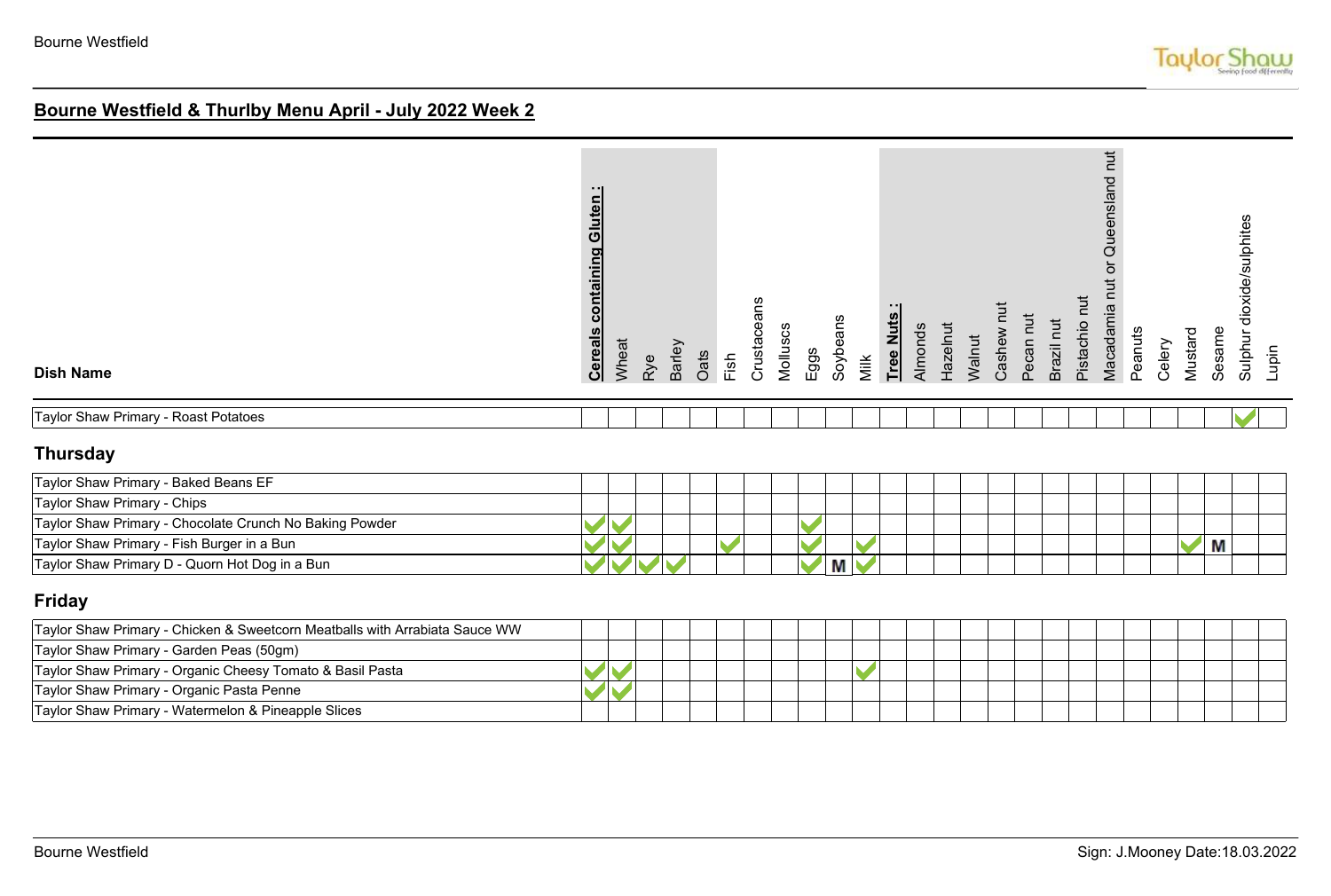| <b>Dish Name</b>                    | $\blacksquare$<br>containing Gluten<br><b>Cereals</b> | Wheat          | Rye | Barley<br>Oats | Fish | <u>၉</u><br>ق<br>Crusi | Molluscs | Eggs | Soybeans | Milk | ---<br>z<br><b>Tree</b> | Almonds | Hazelnut | Walnut | Casher | Pecan | Ξ<br>Brazil | Pistachio | $\ddot{}$<br>짇<br>ueensla<br>C<br>Vlacadami | Peanuts | Celery | ᅙ<br>Mustar | Sesam | de/sulphites<br>੶ਜ਼<br>Sulph | Lupin |
|-------------------------------------|-------------------------------------------------------|----------------|-----|----------------|------|------------------------|----------|------|----------|------|-------------------------|---------|----------|--------|--------|-------|-------------|-----------|---------------------------------------------|---------|--------|-------------|-------|------------------------------|-------|
| <b>Monday</b>                       |                                                       |                |     |                |      |                        |          |      |          |      |                         |         |          |        |        |       |             |           |                                             |         |        |             |       |                              |       |
| Taylor Shaw Primary - Annie Crumble |                                                       | $\blacksquare$ |     |                |      |                        |          |      |          |      |                         |         |          |        |        |       |             |           |                                             |         |        |             |       |                              |       |

| Taylor Shaw Primary - Apple Crumble                        |  |  |  |  |  |  |  |  |
|------------------------------------------------------------|--|--|--|--|--|--|--|--|
| Taylor Shaw Primary - Cheese and Onion Quiche              |  |  |  |  |  |  |  |  |
| Taylor Shaw Primary - Chicken Goujons (LPL) (BF) Bought In |  |  |  |  |  |  |  |  |
| Taylor Shaw Primary - Custard - Fresh Milk                 |  |  |  |  |  |  |  |  |
| Taylor Shaw Primary - Garden Peas (50gm)                   |  |  |  |  |  |  |  |  |
| Taylor Shaw Primary SD - MASH NO MILK                      |  |  |  |  |  |  |  |  |

# **Tuesday**

| Taylor Shaw - Secondary School - Pazza - Bought In Garlic Bread Slice |  |  |  |  | M M |  |  |  |  |  |  |  |
|-----------------------------------------------------------------------|--|--|--|--|-----|--|--|--|--|--|--|--|
| Taylor Shaw Primary - Carrots (Frozen)                                |  |  |  |  |     |  |  |  |  |  |  |  |
| Taylor Shaw Primary - Oaty Crunchy Biscuit SR                         |  |  |  |  |     |  |  |  |  |  |  |  |
| Taylor Shaw Primary - Organic Pasta & Veggie Mince Bolognaise         |  |  |  |  |     |  |  |  |  |  |  |  |
| Taylor Shaw Primary - Organic Pasta Penne                             |  |  |  |  |     |  |  |  |  |  |  |  |
| Taylor Shaw Primary DURHAM - Beef Bolognaise (90% VL) LPL             |  |  |  |  |     |  |  |  |  |  |  |  |

#### **Wednesday**

| - Cheese, Leek & Potato Pie<br>Taylor Shaw Primary -                              |  |  |  |  |  |  |  |  |  |  |  |
|-----------------------------------------------------------------------------------|--|--|--|--|--|--|--|--|--|--|--|
| y - Mixed Vegetables No Broad Beans (50g Serving)<br><b>Taylor Shaw Primary -</b> |  |  |  |  |  |  |  |  |  |  |  |
| Taylor Shaw Primary - Plain Strawberry Jelly includes Pot & Lid                   |  |  |  |  |  |  |  |  |  |  |  |